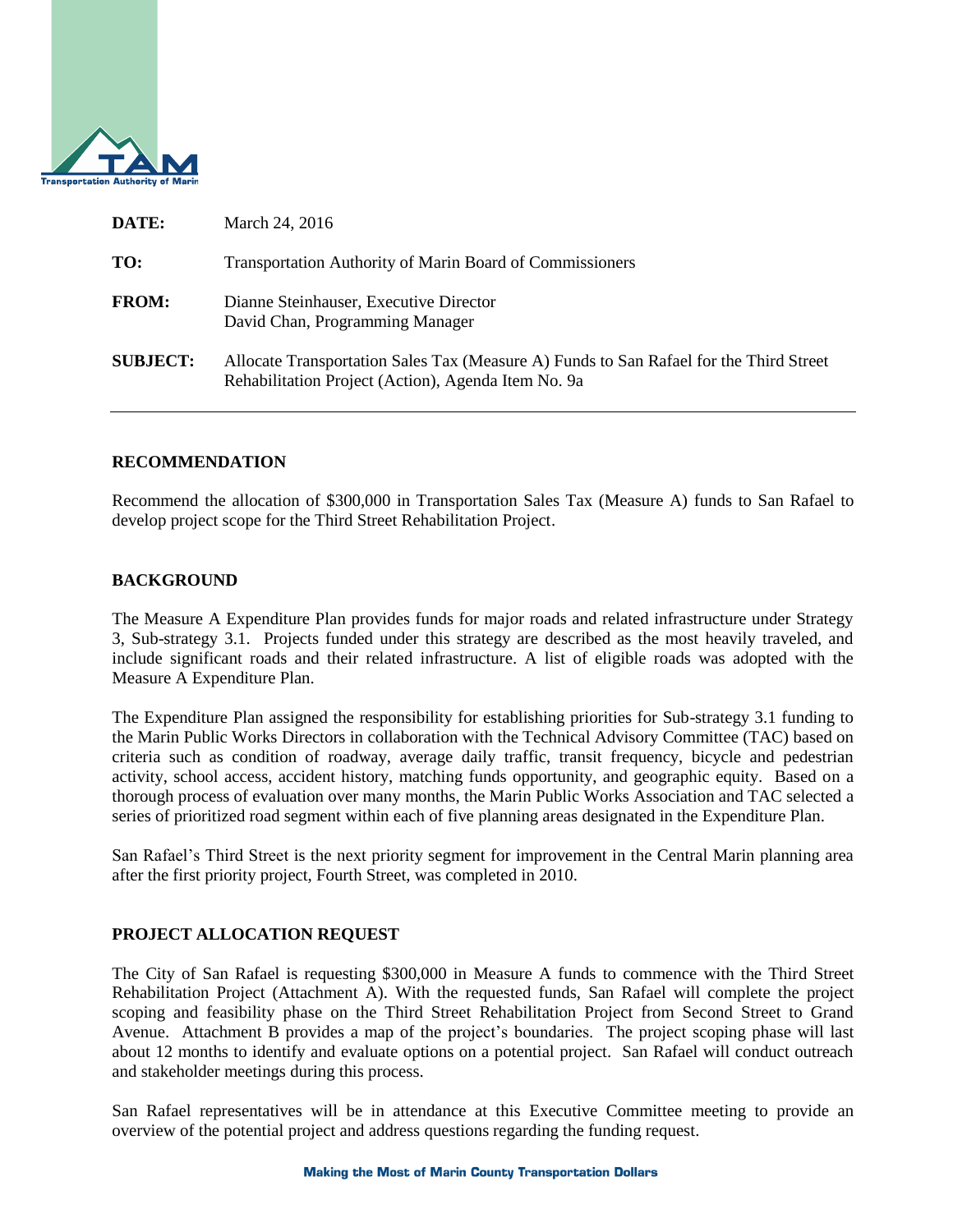### **Prior Allocations**

This request represents the first request for Third Street.

### **Remaining Funds Available**

The Measure A Strategic Plan programmed approximately \$15 million for the Central Planning Area. The completed Fourth Street Project used approximately \$4 million, leaving \$11 million available for all remaining projects in the Central Planning Area.

In addition to the Measure A funds, the Central Planning Area also has approximately \$1.5 million in State Local Partnership Program (SLPP) funds available. SLPP was created by Proposition 1B of 2006 that provided matching state transportation funds for "self-help" agencies, including TAM, in which voters have approved fees or taxes solely dedicated to transportation improvements.

In July 2010, the TAM Board committed SLPP funds to the Five Planning Areas in the Major Roads category of Measure A. However, in July 2011, the TAM Board diverted all available SLPP funds from the Major Roads category to the SMART project. Concurrently, the TAM Board directed the same amount of Measure A Debt Service Reserve to the Major Roads category of projects. The Central Planning Area was programmed approximately \$1.5, which is available for the next prioritized project after the Fourth Street Project.

The total available funding for the next prioritized project in the Central Planning Area is approximately \$12.5 million. Any funds not used for the second prioritized project will be preserved for the third prioritized project (Marin County's Las Gallinas/Los Ranchitos/Lincoln from Lucas Valley Road to 2nd Street).

# **TECHNICAL ADVISORY COMMITTEE (TAC)**

The TAC convened on February 19, 2016 to hear San Rafael discuss this project. After asking questions and offering suggestions, the TAC passed a motion of support to recommend the allocation as requested.

# **EXECUTIVE COMMITTEE**

On March 14, 2016, the Programming and Projects Executive Committee discussed allocation request and adopted to recommend allocating the Measure A funds as requested.

The Programming and Projects Executive Committee requested additional information on the total available and the remaining amounts for each planning area and a list of all major projects that were evaluated and their ranking. The requested information is attached as Attachments C and D.

#### **NEXT STEPS**

If approved, issue a funding agreement to San Rafael for Measure A funds.